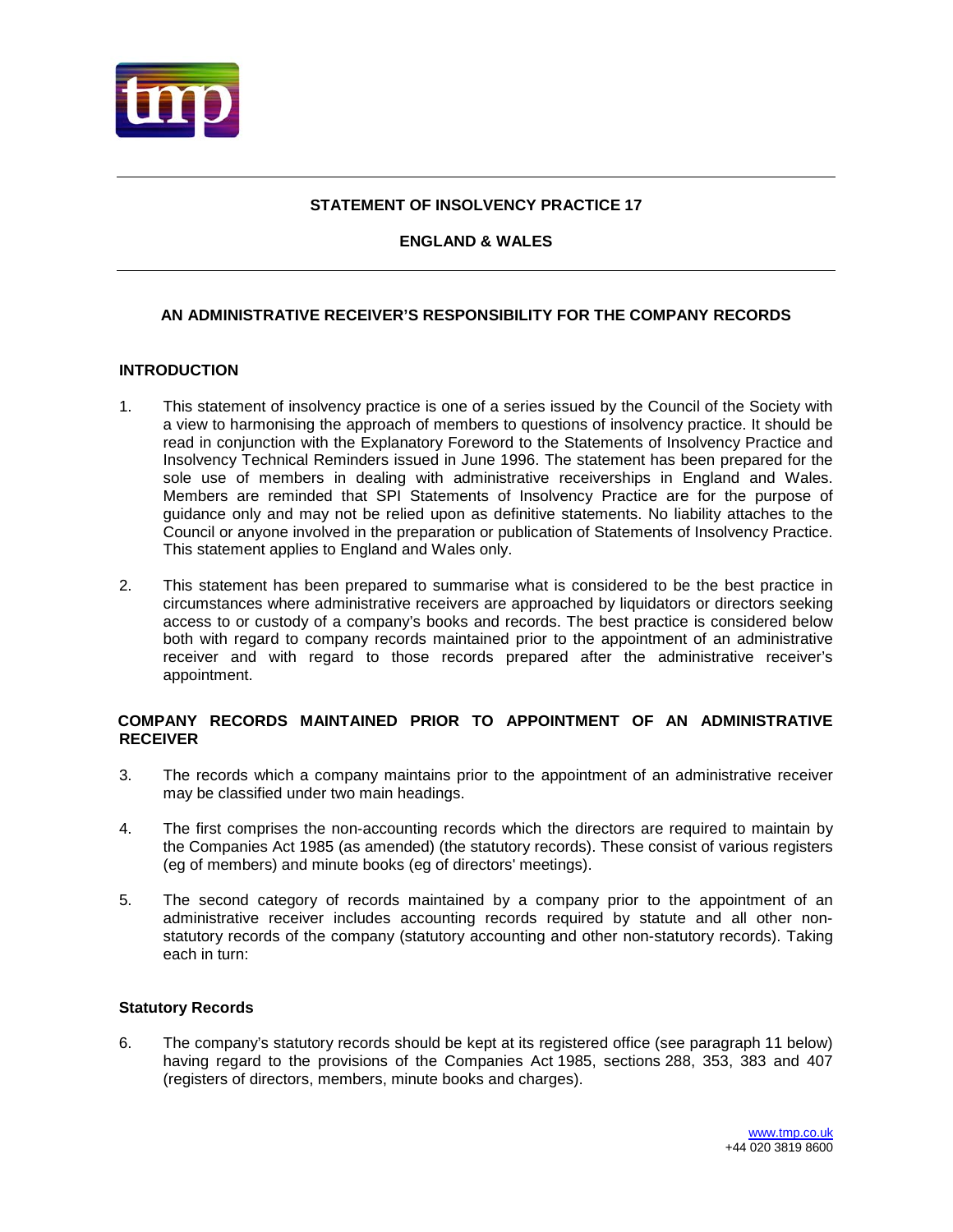

- 7. Directors' powers to cause entries to be made in these statutory records do not cease on the appointment of an administrative receiver. Indeed, the directors' statutory duties to maintain them are unaffected by his appointment.
- 8. An administrative receiver would have the power to inspect the statutory records as part of his/her right to take possession of, collect and get in the property of the company (cf paragraph 1 of Schedule 1 to the Insolvency Act 1986). He/she is not, however, placed under an obligation to maintain those records after his/her appointment and should not normally do so.
- 9. The abolition by section 130 of the Companies Act 1989 of the requirement for a company formed under the Companies Acts to have a common seal means that in many cases the company in receivership will have no common seal. Provided that an appropriately worded attestation clause is used, deeds can be executed without the use of the common seal. Given that the common seal may still be used for the execution of deeds by the company, however, it is considered best practice for the administrative receiver to take possession of it.
- 10. On appointment, an administrative receiver has two possible options:
	- (i) To leave the statutory records in the custody of the directors so that they are in a position to continue to carry out their statutory duties to maintain them.
	- (ii) To take possession of the statutory records for safe keeping. In such circumstances, the administrative receiver should remind the directors of their statutory responsibilities to maintain the records and allow them free access for this purpose. It would also be advisable for the administrative receiver to prepare a detailed receipt for all the records taken into his possession. This should be signed by a director or other responsible official of the company in receivership.
- 11. The administrative receiver may change the company's registered office to that of his own firm, in which case, the statutory records should also be transferred to the new registered office and the procedure outlined in paragraph 10 (ii) above followed.
- 12. Any statutory records (and if applicable any seals) taken into an administrative receiver's possession (see paragraphs 8 and 9) should be returned to the directors (or liquidator) on the receiver's ceasing to act.

## **Statutory Accounting and Non-Statutory Records**

13. All such records as are necessary for the purposes of the receivership and for the discharge of the administrative receiver's statutory duties should be taken into the administrative receiver's possession and/or control and any which he/she will definitely not require may be left with the directors. If the administrative receiver encounters difficulty in obtaining possession of the records, the provisions of sections 234-236 of the Insolvency Act 1986 may be of assistance. These are the provisions allowing an administrative receiver to apply to the Court for an order for property in the control of any party to be handed to him/her, placing officers and others under a statutory obligation to co-operate with the administrative receiver and allowing him/her to apply to the Court for an order summoning officers of the company in receivership and others before it for questioning.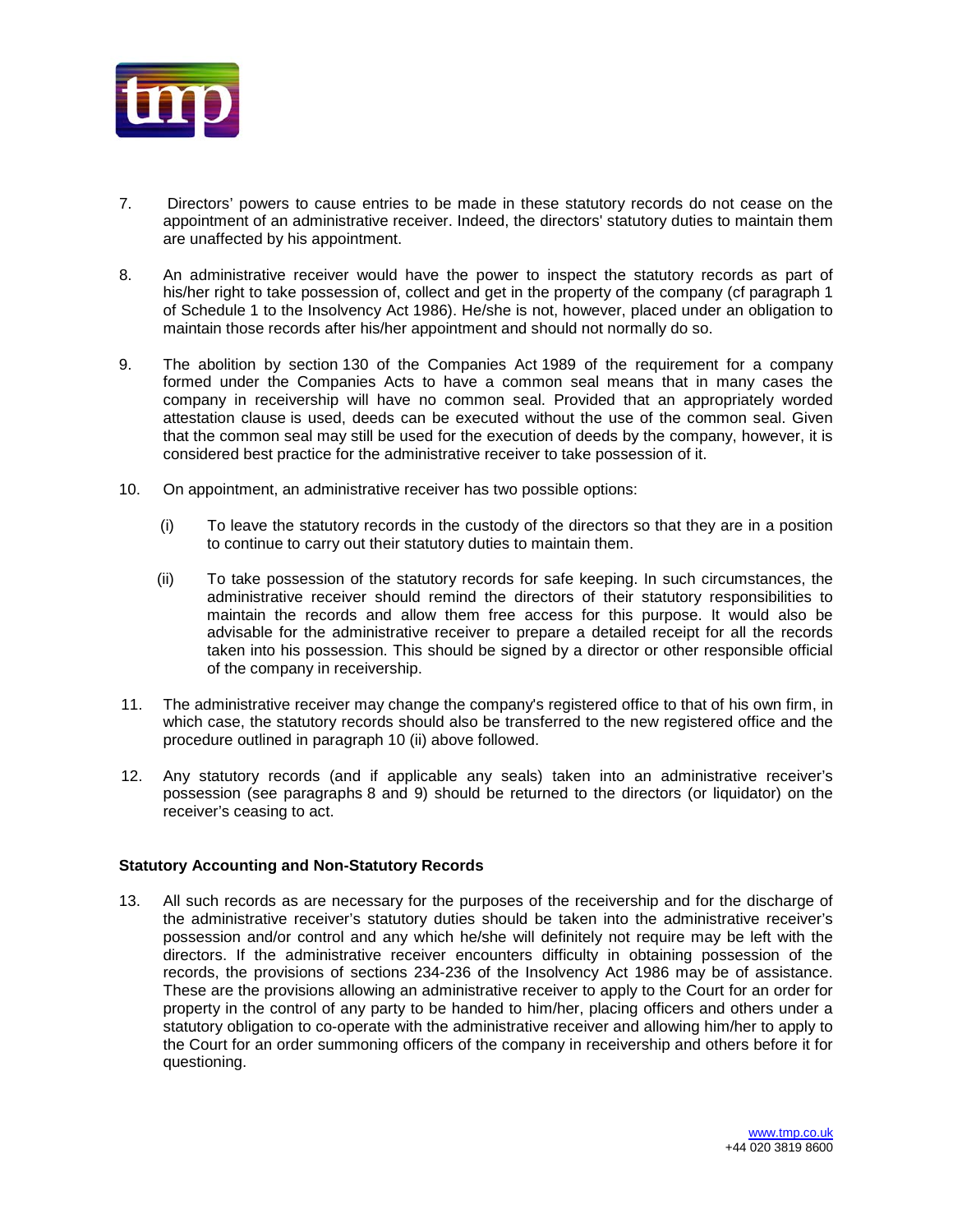

- 14. An administrative receiver is under no statutory duty to bring these records up to date to the date of his appointment although for practical purposes (such as to give prospective purchasers some indication of the financial state of the business) it may be necessary for him to do so.
- 15. If an administrative receiver does not take possession of all the records it would be advisable for him to make a list of all those not taken into his custody with a note of their whereabouts.
- 16. When making sales of certain assets (e.g. book debts or plant and machinery) it may be necessary for the administrative receiver to hand over to the purchaser company records (e.g. debtors' ledgers or plant registers) relating to those assets. In such circumstances, the administrative receiver should ensure that the relevant asset sale agreement specified the need for these records to be made available to the company on request. Although this will invariably be a matter of negotiation between the administrative receiver and his/her purchaser, it would be preferable for him/her to retain the originals of such records. He/she may make copies available to the purchaser or allow the purchaser to retain them for a short time for the purpose of making copies. Once again, appropriate provision should be made in the asset sale agreement as to the particular circumstances and as to whom is to bear the costs.
- 17. If an administrative receiver transfers the business of the company to a third party as a going concern, section 49 and paragraph 6 of Schedule 11 to the Value Added Tax Act 1994 place the obligation of preserving any records relating to the business upon the transferee. This applies unless the Commissioners of Customs & Excise, at the request of the transferor, otherwise direct.
- 18. This is a wide-ranging obligation. It applies regardless of whether the VAT registration is itself transferred or whether the transfer is treated as a supply of neither goods nor services.
- 19. The categories of records covered by Schedule 11 paragraph 6 are wide-ranging. They include orders and delivery notes, purchase and sales records, annual accounts, VAT accounts and credit and debit notes.

## **Entitlement of Liquidator to Records**

- 20. The case of *Engel* v *South Metropolitan Brewing & Bottling Company* ( [1892] 1 Ch 442) is authority to the effect that a liquidator becomes entitled to possession of all books and records relating to the 'management and business' of the company which are not necessary to support the title of the charge holder as against a Court-appointed receiver. The Court held that a Courtappointed receiver can be compelled to deliver such documents to the liquidator against the liquidator's undertaking to produce them to the receiver on request. While there is no equivalent authority with respect to an administrative receiver, general practice supports the proposition that delivery up of records in return for an undertaking and subsequent production on request should occur (Lightman & Moss, *Law of Receivers of Companies*, 2nd Edition, paragraph 11-17).
- 21. An administrative receiver has no statutory authority to destroy pre-appointment records and in due course these must be returned to the company's directors or, if the company is in liquidation, to its liquidator.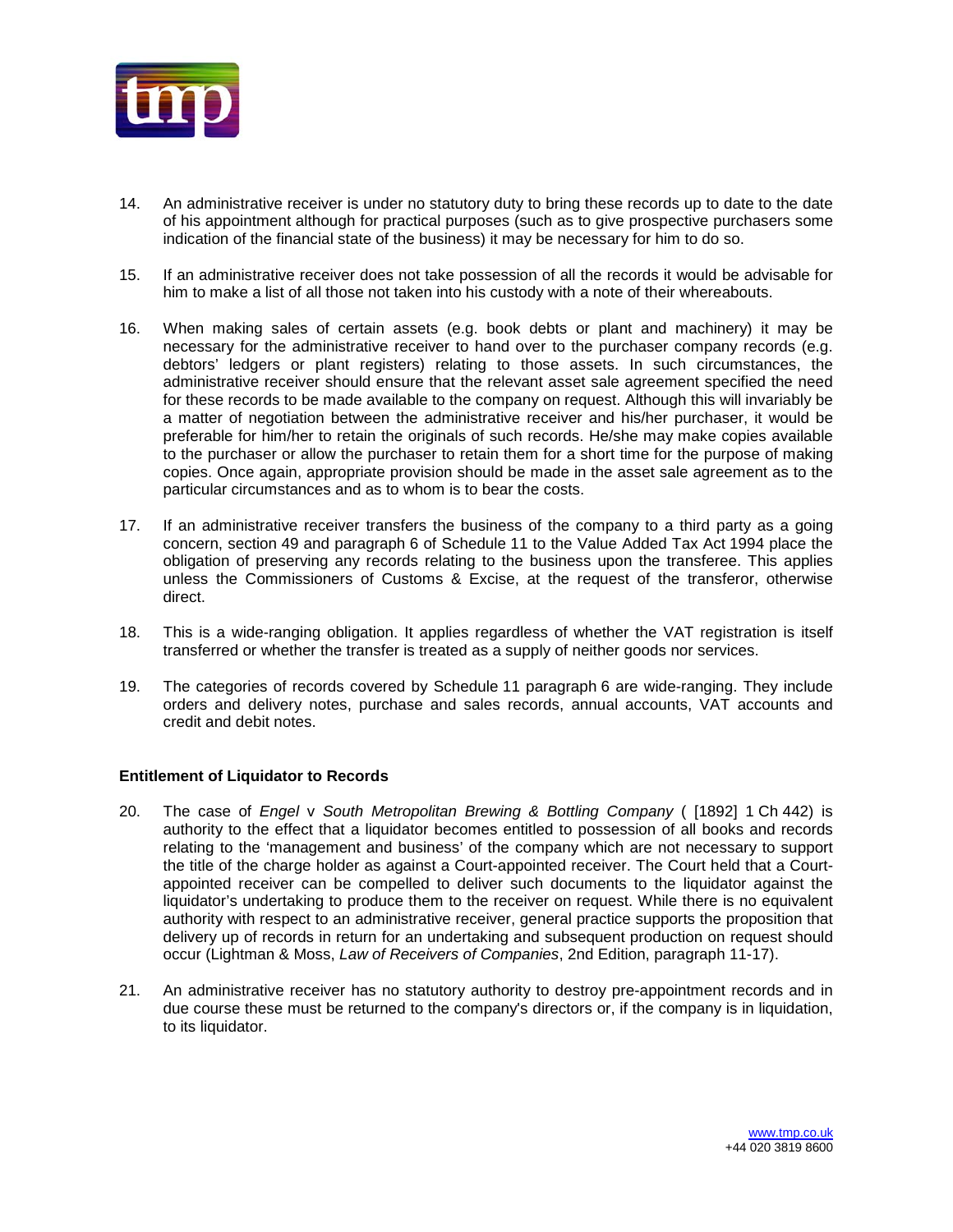

## **POST APPOINTMENT RECORDS**

### **Statutory Accounting Records**

### **(i) Relating to the period prior to the appointment of a liquidator**

- 22. The administrative receiver should establish appropriate accounting records as from the date of his/her appointment. The case of *Smiths Limited v Middleton* ( [1979] 3 All ER 842) shows that he/she has a duty to render full and proper records to the company in order that the company (and its directors) may comply with the duties imposed by sections 221, 226, 227 and 241 Companies Act 1985 (preparation and approval of accounts).
- 23. An administrative receiver is also under obligation to make returns of his/her receipts and payments pursuant to [Rule 3.32](http://www.jordansonlineservices.co.uk/NXT/gateway.dll?f=id$id=INSOLVLEGIS_10_ILH_SI19861925_0038$t=document-frame.htm$3.0$p=#INSOLVLEGIS_10_ILH_SI19861925_r_3-32) of the Insolvency Rules 1986. The statutory requirements and the best practice to be followed in the preparation of insolvency office holders' receipts and payments accounts are summarised in the statement of insolvency practice entitled ['Preparation](http://www.jordansonlineservices.co.uk/NXT/gateway.dll?f=id$id=INSOLVSIP_SIP_0074$t=document-frame.htm$3.0$p=#INSOLVSIP_ZZZ_73)  [of Insolvency office Holders' Receipts and Payments Accounts',](http://www.jordansonlineservices.co.uk/NXT/gateway.dll?f=id$id=INSOLVSIP_SIP_0074$t=document-frame.htm$3.0$p=#INSOLVSIP_ZZZ_73) to which members are referred for further information.
- 24. When a liquidator is appointed, the *Engel* case would seem to apply so that the liquidator becomes entitled to possession of records (see paragraph 20 above).
- 25. Administrative receivers have no statutory authority to destroy such records and on ceasing to act must hand these over to the company's directors or, if it is in liquidation, to the liquidator.

### **(ii) Relating to the period after the appointment of a liquidator**

- 26. As from the commencement of liquidation, the administrative receiver loses his/her status as agent of the company [\(section 44\(1\)\(a\)](http://www.jordansonlineservices.co.uk/NXT/gateway.dll?f=id$id=INSOLVLEGIS_01_ILH_AC19860045_0101$t=document-frame.htm$3.0$p=#INSOLVLEGIS_01_ILH_AC19860045_s_44_1_a) Insolvency Act 1986). The administrative receiver's obligation to make returns of receipts and payments and to maintain accounting records (paragraph 23 above) remains in force.
- 27. [Section 41](http://www.jordansonlineservices.co.uk/NXT/gateway.dll?f=id$id=INSOLVLEGIS_01_ILH_AC19860045_0101$t=document-frame.htm$3.0$p=#INSOLVLEGIS_01_ILH_AC19860045_s_41) Insolvency Act 1986 allows any member, creditor, the Registrar of Companies or the liquidator to enforce these duties.

## **Other Records**

28. The remaining records, books and papers relating to a receivership may be subdivided between 'company records', 'receiver's personal records' and 'charge holder's records'.

### **(i) Company Records**

Company records will include as a minimum all those records which exist as a result of carrying on the company's business and dealing with the assets. These records fall in the same category as the non-statutory records mentioned in paragraphs 13 to 21 above. They should be treated in the same way, being returned to the company's directors or if it is in liquidation, to its liquidator when 4 the receiver ceases to act. In the case of Gomba Holdings UK Limited v Minories Finance Limited ((1989) 5BCC 27) consideration was given to precisely which records fall within the definition of "company records". It was held that an administrative receiver acts in several capacities during the course of a receivership. In addition to being agent of the company, he